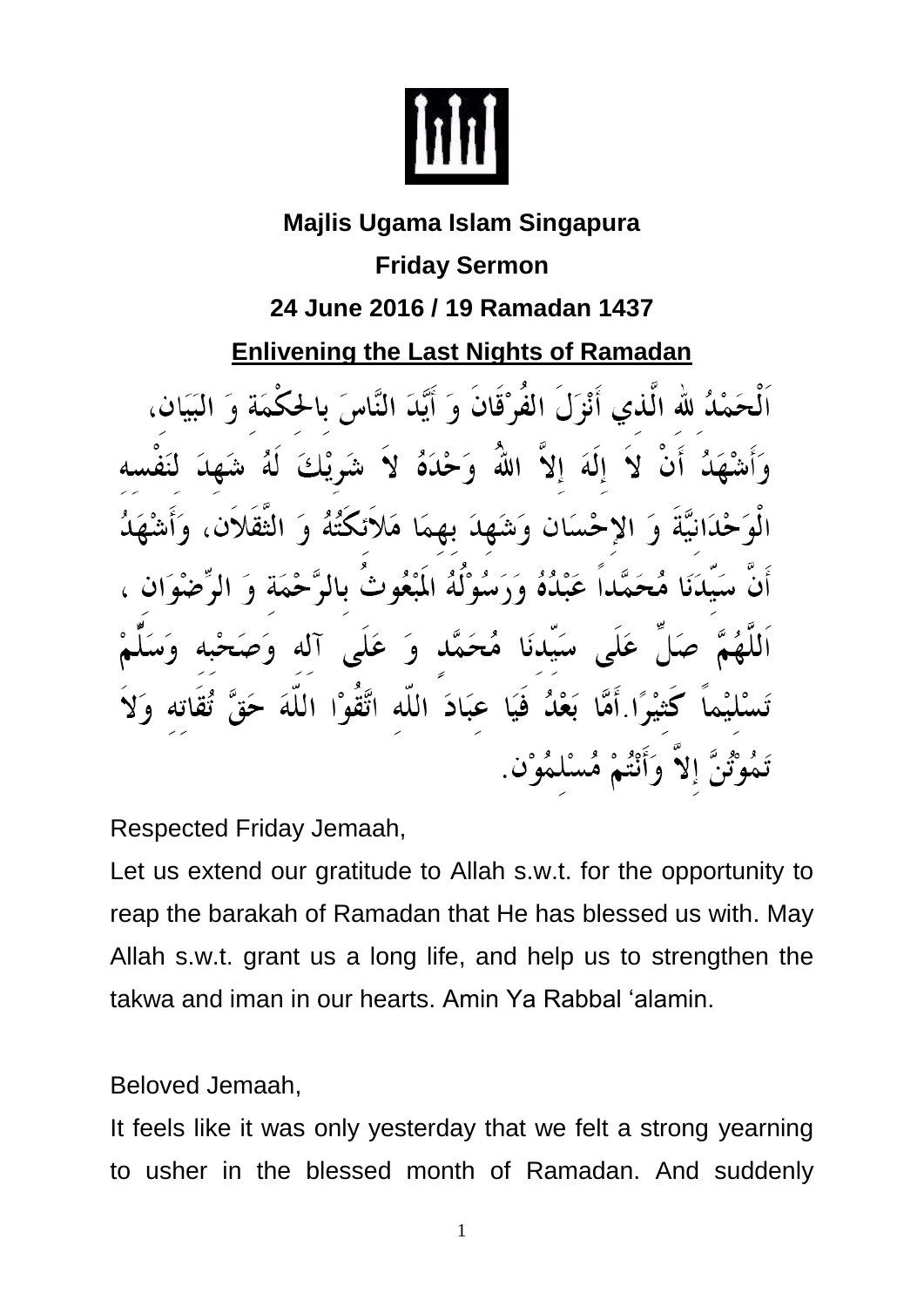today, Ramadan is almost leaving us. Whether we realise it or otherwise, we will soon be left with only the last ten nights of Ramadan. This means that we have to increase our efforts to reap the many opportunities presented in this month – from seeking for forgiveness and cleansing ourselves of our past sins and mistakes.

In the final ten nights of Ramadan, there is one very special night that is described by Allah s.w.t. as a night that is better than 1,000 months, and it is called *Lailatul Qadar*. Allah s.w.t. says in surah Al-Qadr:

إِنَّآ أَنزَلۡنَـٰهُ فِى لَيَلَةِ ٱلۡقَدۡدِ ۚ لَا ٱوۡمَآ أَدۡرَىٰكَ مَا لَيۡلَةُ ٱلۡقَدۡدِ (ۡ ٱ)ْ لَيَلَةُ ٱلْقَدْرِخَيْرٌ مِّنَّ أَلْفِ شَهْرِ إِنَّ ۚ نَبَرَٰلُ ٱلْمَلَيْكَةُ وَٱلزُّومُ فِيهَا بِإِذْنِ رَبِّهِم مِّن كُلِّ أَمْرِ إِنَّ) سَلَنْهُ هِيَ حَتَّىٰ مَطْلَعِ ٱلْفَجِّرِ إِنَّ

Which means: *"Indeed, We sent the Qur'an down during the Night of Decree. And what can make you know what is the Night of Decree? The Night of Decree is better than a thousand months. The angels and the Spirit descend therein by permission of their Lord for every matter. Peace it is until the emergence of dawn."*

Subhanallah! Just imagine that! How great is the reward from Allah s.w.t. for those who succeed in gaining the merits of that night. Acts of worship on the Night of Qadr is better than 1,000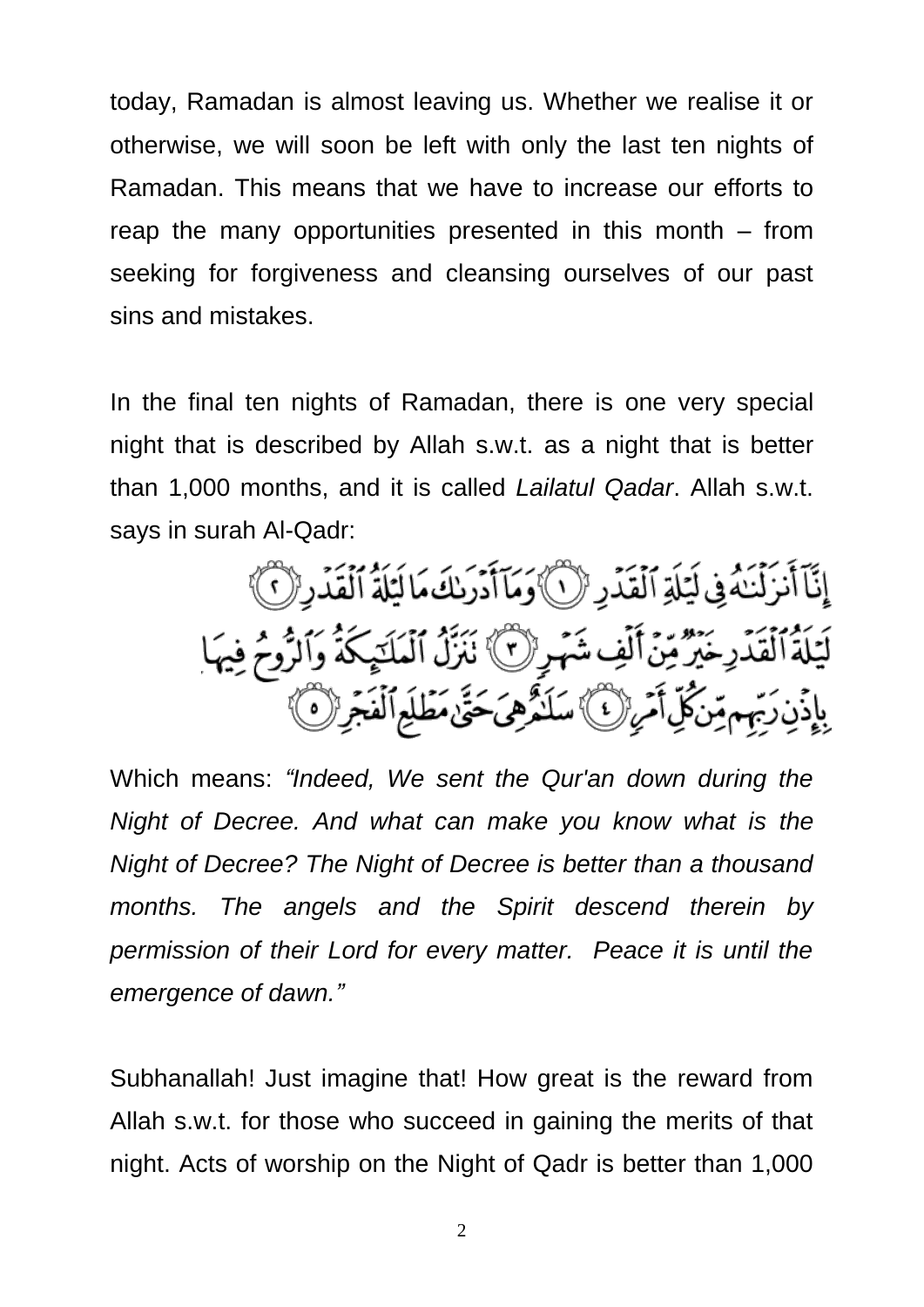months, which is equivalent to about 83 years. We do not know if we will be able to live that long, and yet, our sins and mistakes may have accumulated as high as the mountains. Hence, do not waste any opportunity to seek Allah's forgiveness and earn His mercy, especially in this blessed month of Ramadan. Nabi s.a.w once said:

وَمَنْ قَامَ لَيْلَةَ الْقَدْرِ إِيْمَاناً وَاحْتِسَاباً غُفِرَ لَهُ مَا تَقَدَّمَ مِنْ ذَنْبِه

Which means: *"Whoever stands in prayer on the night of Qadr in a state of belief and seeking rewards, his past sins will be forgiven".* [Hadith reported by Imam Al-Bukhari]

## Jemaah,

It is never too late to return to Allah s.w.t. and to turn over a new leaf. We can start by making a commitment to ourselves that we will strive to be a better person today than we were yesterday; and that tomorrow will be better than today. And no matter what we do, let us continue to improve our bond with Allah s.w.t.

No matter how busy with are with work and other commitments in life, we need to realise that the sustenance (rizq) that we gain belongs to Allah and is a gift from Him. Let us strive to ensure that we are always close to Allah s.w.t. and that Allah s.w.t. is also close to us. We should know that the path towards Allah s.w.t. is straight and clear. When we feel in our hearts, the

3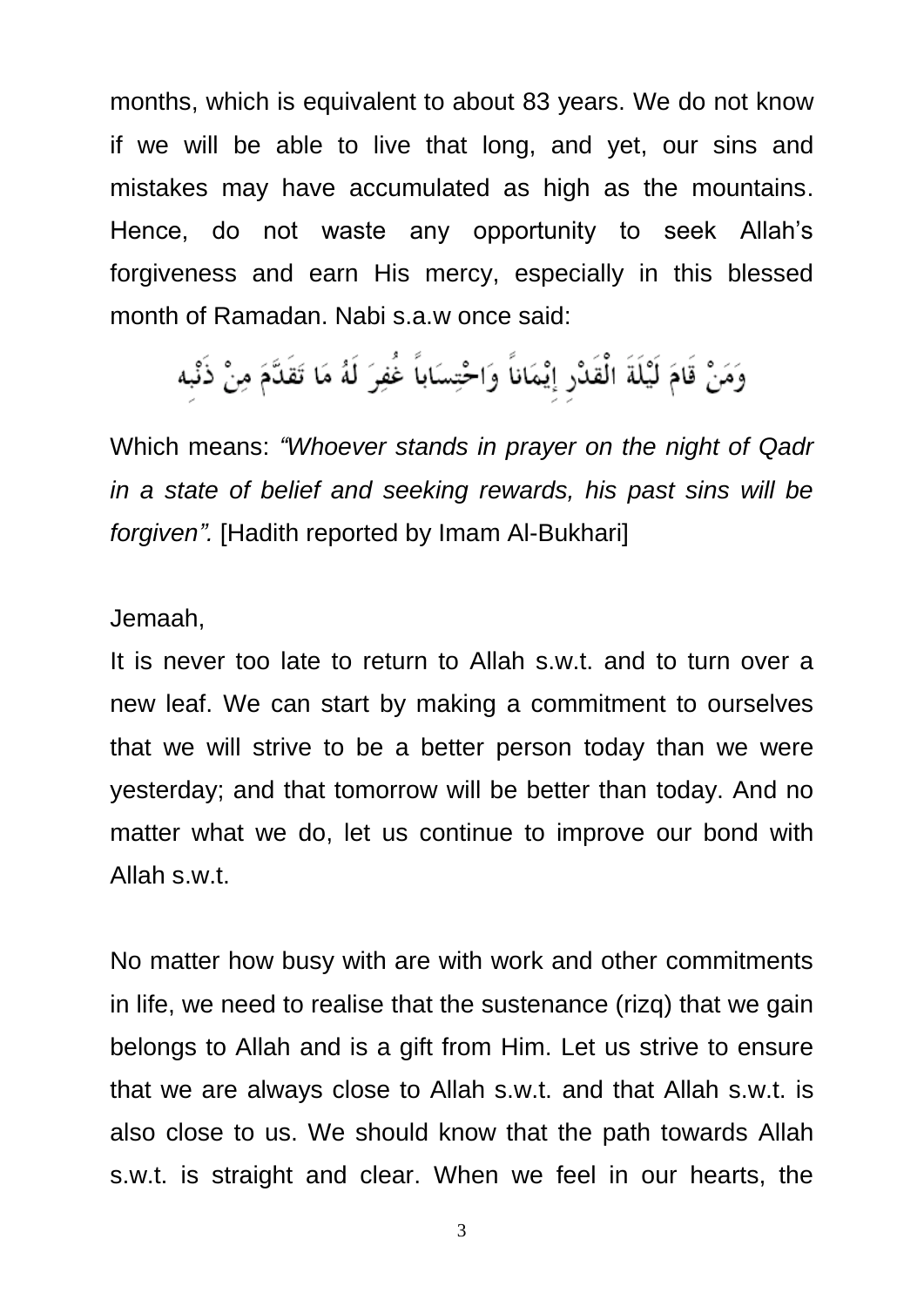desire to return to Him and to seek repentance from Him, then that very moment is when our journey to bring ourselves closer to Allah begins. In a hadith Qudsi, Allah s.w.t. says:

وَإِنْ تَقَرَّبَ إِلَيَّ ذِرَاعًا تَقَرَّبْتُ إِلَيْهِ بَاعًا ، وَإِنْ أَتَانِي يَمْشِي أَتَيْتُهُ هَرْوَلَةً

Which means: "*Whoever draws near Me an arm's length, I will draw near him a fathom's length. And whoever comes to Me walking, I will go to him running.*" [Hadith reported by Imam Al-Bukhari and Muslim]

Hence, plant the intention to improve our relationship with Allah s.w.t., especially in these last ten nights of Ramadan. Do not forgo the golden opportunity to seek Lailatul Qadar. Let us increase our acts of worship and good deeds in the last ten nights, and let us strive to attain the night where mercy and forgiveness are bestowed upon every servant who spends it in worship and prayer.

## Jemaah,

We do not know if this is our last Ramadan in this world. We do not know if we, or our families, will be able to fast, pray terawih and pray together in the next Ramadan. Hence, just as how we are excited with Eidulfitri preparations, we should be more excited and diligent to reap the merits of Lailatul Qadr and Ramadan. Emulate the practice of Rasulullah s.a.w., who would wake his family members to perform acts of worship together

4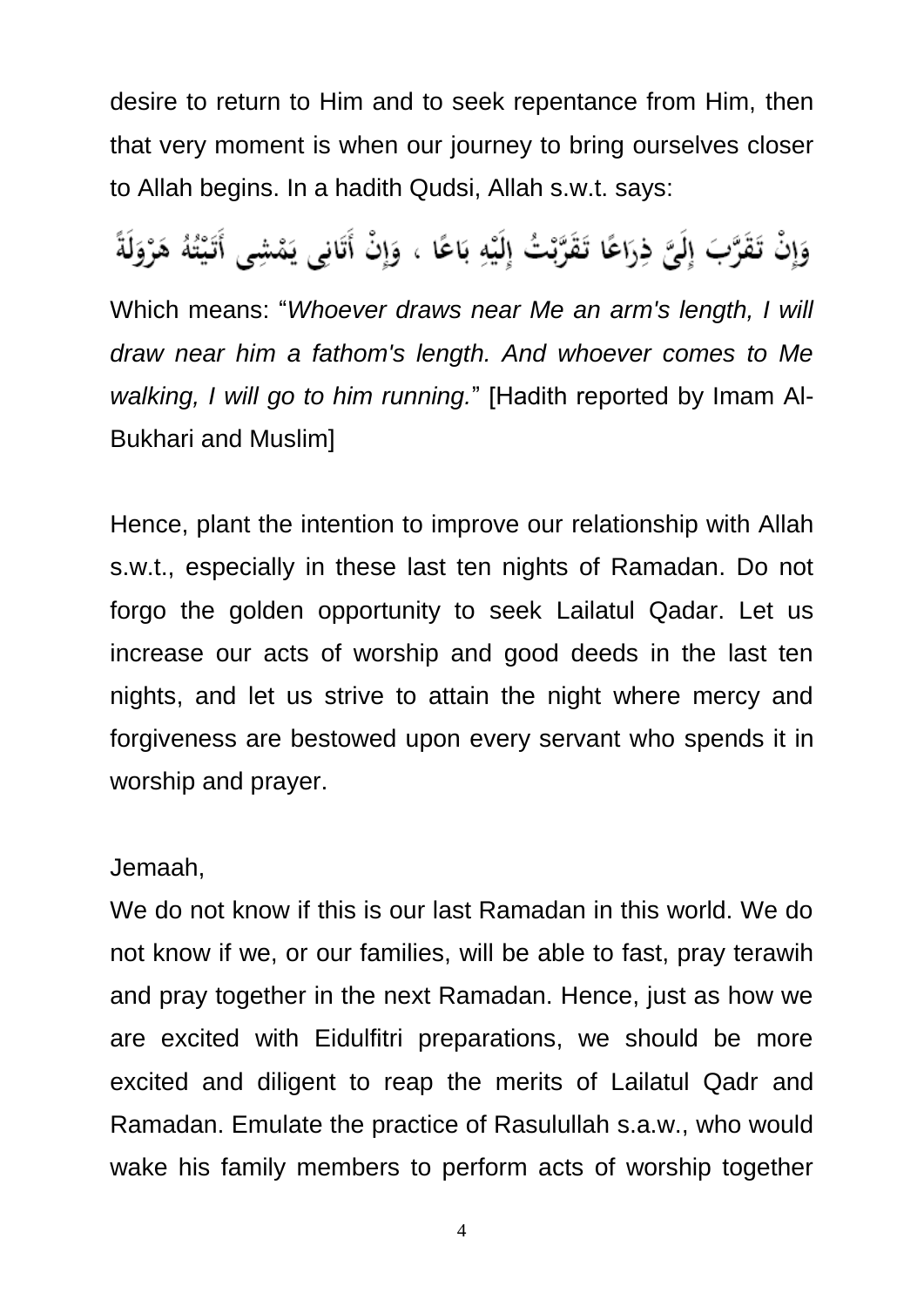and seek the blessed night. [Hadith reported by Imam Al-Bukhari and Muslim]

Friday Jemaah,

Besides striving for spiritual cleansing, we should also leverage on Ramadan to cleanse our wealth by paying zakat, to help the poor and needy. Remember that the wealth that we have actually belongs to Allah s.w.t. and is a gift from Him. Allah has commanded upon us that when the wealth meets the haul (period) and nisab amount, then it is obligatory upon us to pay zakat. Know that paying zakat is one of the ways to earn Allah's barakah in our rizq and wealth.

Let us strengthen our souls with iman, fill our hearts with takwa, and increase our supplication in the last days of this blessed month. May Allah s.w.t. grant us the opportunity in this Ramadan to cleanse our souls and our wealth, so that it may bring us peace and prosperity in this world and the hereafter. Amin Ya Rabbal Alamin.

Ya Allah, The Owner of Lailatul Qadr, grant us and our families the merits of this blessed night. Raise our standing and that of our families in Your sight.

Ya Rahim Ya Lathif, if this is the last Ramadan for us, do not let us leave this month unless you have forgiven all of our sins and

5